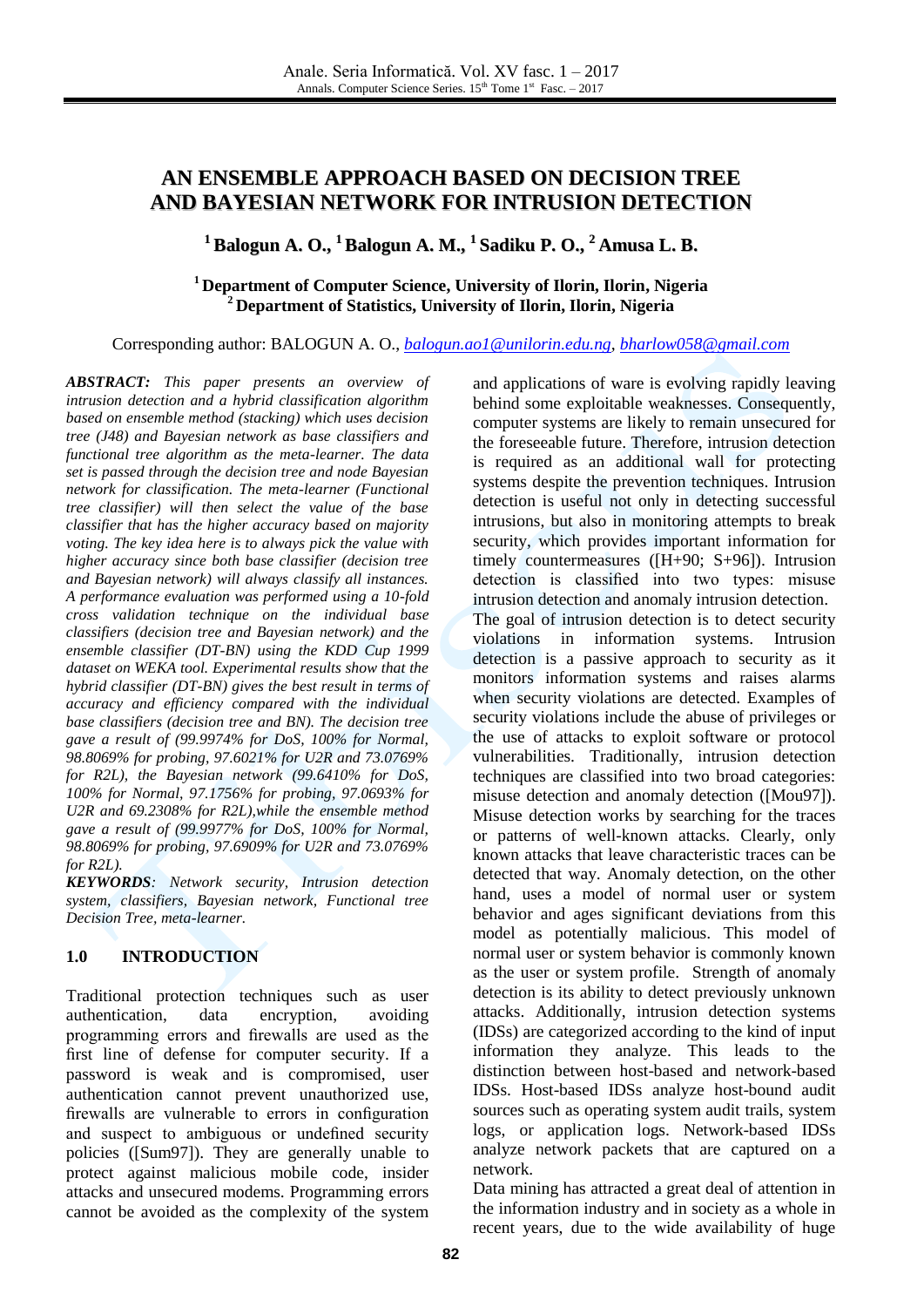amounts of data and the imminent need for turning such data into useful information and knowledge ([HK00]). The information and knowledge gained can be used for applications ranging from market analysis, fraud detection, and customer retention, to production control and science exploration. Data mining can be viewed as a result of the natural evolution of information technology. The most commonly accepted definition of "data mining" is the discovery of "model" for data. A "model" however, can be one of several things. Statisticians were the first to use the term "data mining". Originally, "data mining" or "data dredging" was a derogatory term referring to attempts to extract information that was not supported by the data. Today, "data mining" has taken on a positive meaning. Now, statisticians view data mining as the construction of a statistical model, that is, an underlying distribution from which the visible data is drawn. There are some who regard data mining as synonymous with machine learning. There is no question that some data mining appropriately uses algorithms from machine learning. Machine-learning practitioners use the data as a training set, to train an algorithm of one of the many types used by machine-learning practitioners, such as Bayes nets, Support Vector Machines, decision trees, hidden Markov models, and many others. There are situations where using data in this way makes sense. The typical case where machine learning is a good approach is when we have little idea of what we are looking for in the data. On the other hand, machine learning has not proved successful in situations where we can describe the goals of the mining more directly.

In recent years, a growing number of research projects have applied data mining to intrusion detection. However, the approach used in this study is to carry a comparative study on selected data mining algorithms used in intrusion detection system. The intention of this study is to give the reader a broad overview of the data mining algorithms in intrusion detection system. Due to the increasing incidents of cyber-attacks, building effective and efficient intrusion detection systems are important for protecting and detecting such attacks, and yet it remains an elusive goal and a challenge ([M+05]). Many of recent researches of IDS have proposed anomaly detection to detect novel attacks ([PP07; H+13; BJ15; B+15; M+16]). Many of these approaches resulted in high detection rate and accuracy ([A+13]). However, majority of them encounter high false alarm rates  $([M+04])$ . As the result of falsely classification of normal connections as attack, authentic users cannot access to the network ([M+04]). Therefore, IDS research area is in desperate need of focusing on false alarm

to properly identify such intrusions and further enhancement of the algorithms used in IDS  $([A+13])$ . Also, quite a number of ensemble methods have also been developed to this effect but the problem of accurate classification still lingers ([GC12]). All these serve as the main motivation for this research.

# **2.0 RELATED WORKS**

The main idea of ensemble methodology is to combine a set of models, each of which solves the same original task, in order to obtain a better composite global model, with more accurate and reliable estimates or decisions than can be obtained from using a single model. The idea of building a predictive model by integrating multiple models has been under investigation for a long time ([Lio09]). Also, the author further opined that the way of combining the classifiers may be divided into two main groups: simple multiple classifier combinations and meta-combiners. The simple combining methods are best suited for problems where the individual classifiers perform the same task and have comparable success. However, such combiners are more vulnerable to outliers and to unevenly performing classifiers. On the other hand, the metacombiners are theoretically more powerful but are susceptible to all the problems associated with the added learning (such as over-fitting, long training time).

According to Giovanni and Elder ([GE10]), there is a way to improve model accuracy that is easier and more powerful than judicious algorithm selection: one can gather models into ensembles. Building an ensemble consists of two steps which are constructing varied models and combining their estimates. One may generate component models by, for instance, varying case weights, data values, guidance parameters, variable subsets, or partitions of the input space. Combination can be accomplished by voting, but it is primarily done through model estimate weights, with gating and advisor perceptron as special cases.

Hui Zhao ([Hui13]) reveals that intrusion detection data often have some characteristics such as nonlinearity, higher dimension, much redundancy and noise, and partial continuous-attribute. The author presented a new ensemble algorithm to improve intrusion detection precision. Firstly, it generates multiple training subsets in difference by using bootstrap technology. Then using neighborhood rough sets with different radiuses to make attribute reduction in these subsets, obtained the training subsets with greater difference, while Particle Swarm Optimization is used to optimize parameters of support vector machine in order to get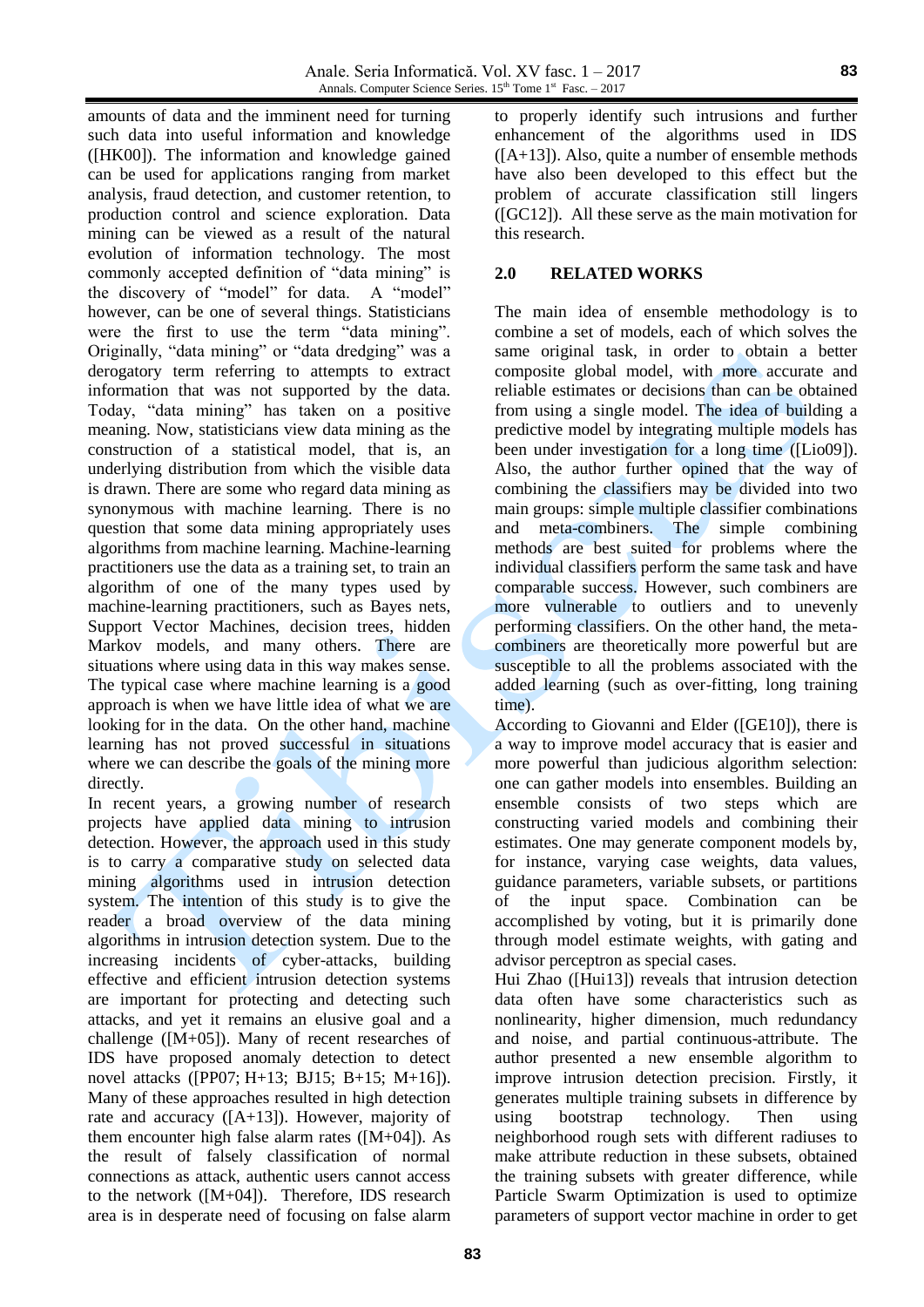base classifiers with greater difference and higher precision. Finally, the above base classifiers were inter-grinded by weighted synthesis method.

Chaurasia and Jain ([CJ14]) proposed an ensemble classifier technique for intrusion detection by demonstrating ensemble of different classifiers for increasing the accuracy. The authors used K-NN and NN classifiers, besetting the two classifiers for misclassification data to enhance the detection rate, thereby evaluated the performances of each classifier individually and also the performance of the bagging of multiple classifiers on the KDD cup'99 dataset. Bagging provided better results for evaluation of KDD cup'99 for 5 classes (normal, dos, probe, u2r and r2l).

Intrusion detection systems based on the human immunological system have been proposed in Esponda et al. ([E+04]), Hofmeyr and Forrest ( $[HF99]$ ). Forrest et al.  $([F+04])$  proposed a formal frame work for anomaly detection in computer systems, inspired by the characteristics of the natural immune system. Hofmeyr and Forrest ([HF99]) applied the concepts derived from natural immune system to design and test an artificial immune system to detect network intrusion. They specifically mentioned 4 important characteristics of natural immune system that they think define immunity. They are diversity, distributed nature, error tolerance and dynamic nature. They designed the detector analogous to the T and B-Lymphocytes that are found in the human immunological system.

Govindarajan and Chandrasekaran ([GC12]) presented new hybrid classification method using classifiers in a heterogeneous environment using arcing classifier and their performances are analyzed in terms of accuracy. A Classifier ensemble is designed using a Radial Basis Function (RBF) and Support Vector Machine (SVM). Here, modified training sets are formed by resampling from original training set; classifiers constructed using these training sets and then combined by voting. Also, the authors exposed that Breiman introduced Arcing ('Adaptive Resampling and Combining') as a generalization of Bagging and Boosting. In Arcing, as Breiman puts it, "modified training sets are formed by resampling from the original training set, classifiers constructed using these training sets and then combined by voting. Arcing is a more complex procedure. Again, multiple classifiers are constructed and vote for classes. But the construction is sequential, with the construction of the  $(k+1)$ st classifier depending on the performance of the k previously constructed classifiers. At the start of each construction, there is a probability distribution  $\{p(n)\}\$  on the cases in the training set. A training set T' is constructed by sampling N times from this distribution. Then the probabilities are

updated depending on how the cases in T are classified by  $C(x,T')$ . A factor  $\beta$ >1is defined which depends on the misclassification rate. If the nth case in T is misclassified by  $C(x,T)$ , then put weight  $βp(n)$  on that case. Otherwise define the weight to be p(n). Now divide each weight by the sum of the weights to get the updated probabilities for the next round of sampling. After a fixed number of classifiers have been constructed, voting is done for the class.

# **3.0 METHODOLOGY**

The proposed system is an ensemble based intrusion detection system aimed for providing a better security on a computer or an arbitrary network. All step-by-step experiments were done by applying the selected classification algorithms on the KDD 99 dataset. More so, the selection of comprehensive sets of classifier algorithms was chosen for the ensemble method, which included some distinct but widely used classifier algorithms so as to cover classification algorithms from Naïve Bayes, decision tree and artificial neural networks. However, the preprocessing stage will involve fragmenting the KDD 99 dataset into various categories of attacks, performing feature selection using principal component analysis technique which is an advanced feature selection algorithm. The data mining software used for carrying out this research is "WEKA" – (Waikato Environment for Knowledge Analysis) tool and the algorithms that were ensemble via stacking method of ensemble are Bayesian Network (BN) and Decision tree (J48) as the base classifiers while Functional Tree (FT) serves as the meta-learner. However, detailed tables of results having the performance of the selected classifiers will be presented and also a table for comparison of their performances. The table for comparison will hold the results of the performance of each individual base classifiers against the performance of the Ensemble method via stacking which dataset's features will have being filtered using the principal component analysis technique.

# **3.1 PRINCIPAL COMPONENT ANALYSIS FOR FEATURE SELECTION**

Principal component is a multivariate statistics method and its basic idea is to seek a projection that best represents the data in a least-square sense. It a linear transform technology that seek directions in feature space that represents the data in a sumsquared error sense ([GZZ08]). Principal component analysis (PCA) has been widely applied in data mining to investigate data structure. In PCA, new orthogonal variables (latent variables or principal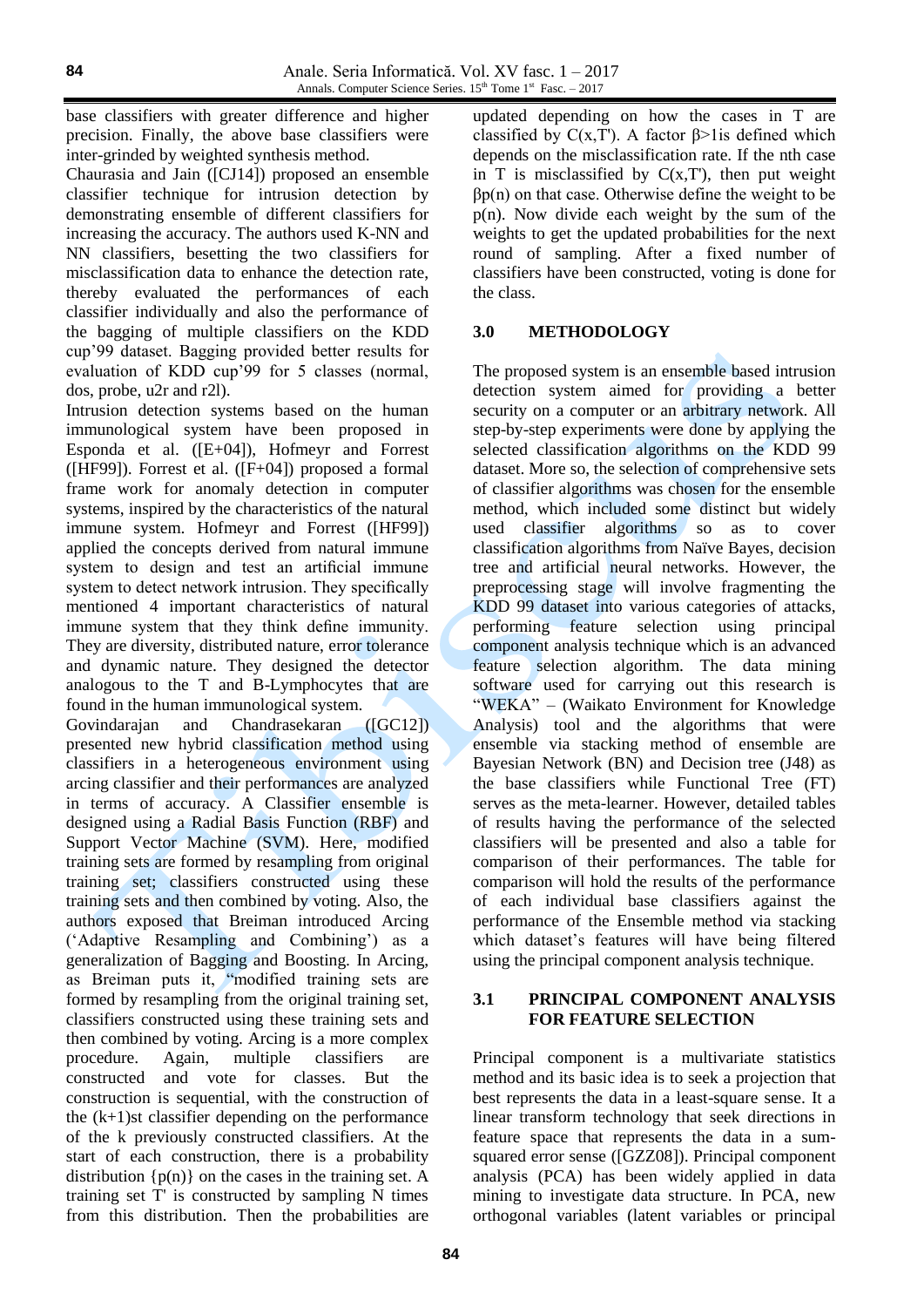components) are obtained by maximizing variance of the data. The number of the latent variables (factors) is much lower than the number of original variables, so that the data can be visualized in a lowdimensional PC space. While PCA greatly reduces the dimensionality of the space, it does not reduce the number of the original variables, as it uses all the original variables to generate the new latent variables (principal components). For interpretation purposes or future investigations, it would often be very useful to reduce the number of variables. Feature (variable) selection can be achieved either by choosing Informative variables or discarding redundant variables. Several methods exist and most of them perform feature reduction using stepwise forward and/or backward techniques.

### **3.2 BAYESIAN NETWORK ALGORITHM**

The Bayesian Network (BN) is a powerful knowledge representation and reasoning algorithm under conditions of uncertainty. A Bayesian network  $B = (N, A, \Theta)$  is a Directed Acyclic Graph (DAG) (N, A) where each node  $n \in N$  represents a domain variable (e.g. a data set attribute or variable), and each arc  $a \in A$  between nodes represents a probabilistic dependency among the variables, quantified using a conditional probability distribution (CP table)  $\Theta_i \in \Theta$  for each node n<sub>i</sub>. A BN can be used to compute the conditional probability of one node, given values assigned to the other nodes. Many Bayesian network structure learning algorithms have been developed. These algorithms generally fall into two groups, search and scoring based algorithms and dependency analysis based algorithms. Although some of these algorithms can give good results on some benchmark data sets, there are still several problems such as node ordering requirement, lack of efficiency and lack of publicly available learning tools (Neapolitan, 1990). In order to resolve these problems, two types of algorithms have been developed in the area of Bayesian network structure learning. Type 1 deals with a special case where the node ordering is given, which requires  $O(N^2)$  Conditional Independence (CI) tests and is correct given that the underlying model is DAG faithful. Type 2 deals with the general case and requires  $O(N^4)$  CI tests and is correct given that the underlying model is monotone DAG faithful.

#### **3.3 DECISION TREE (J48) ALGORITHM**

Decision trees are a way of representing a series of rules that lead to a class or value. A decision tree is a tree structure consisting of internal and external nodes connected by branches. An internal node is a

decision making unit that evaluates a decision function to determine which child node to visit next. The external node, on the other hand, has no child nodes and is associated with a label or value that characterizes the given data that leads to its being visited. However, many decision tree construction algorithms involve a two – step process. First, a very large decision tree is grown. Then, to reduce large size and over-fitting the data, in the second step, the given tree is pruned. The pruned decision tree that is used for classification purposes is called the classification tree. J48 as a type of decision tree builds the decision tree from labeled training data set using information gain and it examines the same that results from choosing an attribute for splitting the data. To make the decision the attribute with highest normalized information gain is used. Then the algorithm recurs on smaller subsets. The splitting procedure stops if all instances in a subset belong to the same class. Then the leaf node is created in a decision tree telling to choose that class.

#### **3.4 FUNCTIONAL TREE ALGORITHM**

FT combines a standard univariate decision tree, such as C4.5, with linear functions of the attributes by means of linear regressions. While a univariate decision tree uses simple value tests on single attributes in a node, FT can use linear combinations of different attributes in a node or in a leaf. In the constructive phase a function is built and mapped to new attributes. A model is built using the constructor function. This is done using only the examples that fall at this node. Later, the model is mapped to new attributes. The constructor function should be a classifier or a regresssor depending on the type of the problem. In the former the number of new attributes is equal to the number of classes, in the latter the constructor function is mapped to one new attribute. Each new attribute is computed as the value predicted by the constructed function for each example. In the classification setting, each new attribute value is the probability that the example belongs to one class given by the constructed model. The merit of each new attribute is evaluated using the merit-function of the univariate tree, and in competition with the original attributes.

#### **3.5. PROPOSED SYSTEM ARCHITECTURE**

The figure 3.1 shows the proposed architecture for detecting and classifying attacks.

**The dataset** used was 10% of KDD99 which is the mostly widely used dataset, containing 42 features (with label) and 420,00 instances. This dataset is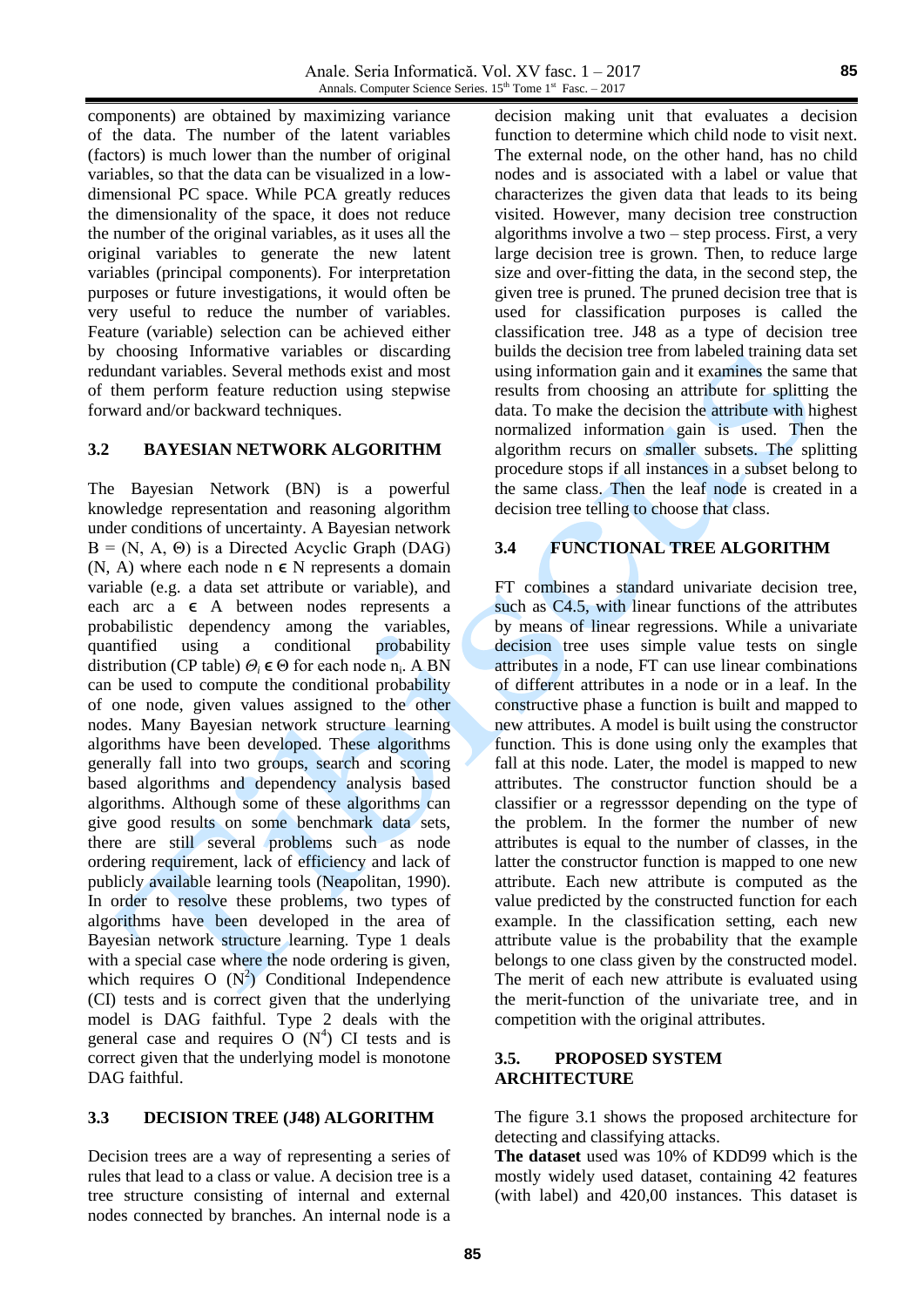being feed into the ensemble method and the individual classifiers for training and testing.

**The training and testing layer** made used of cross validation technique (10 folds) which divided the dataset into 10 segments in which 9 segments are used for training and the last one for testing

**The classifier layer** involved the usage of individual classifier (Decision tree and Bayesian network) and the ensemble method (DT-BN) for detecting and classifying intrusions.

**Feature selection layer** provided the removal of redundant and not important attributes in the dataset. Feature selection is used in order to decrease the dimensionality of a dataset and increase its accuracy and performance of the classifiers. Principal component analysis will be used for the feature selection.

**Result analysis** layer provide the performance evaluation process for the base classifiers and the ensemble method when being feed with the dataset as input.



**Figure 3.1: Ensemble System Architecture**

# **3.6 EVALUATION SETUP**

The experiments were carried out on a HP probook 6470b laptop with the following configurations Intel(R) Core(TM)i5-3230M, CPU 2.60GHz, 6GB RAM (5.55 GB usable), 64-bit operating system whose platform is Microsoft Windows7 Professional (Service Pack 1). The latest Weka – an oen source machine learning package was used for setting up the experimental and evaluation environment (Weka 3.6.11). Weka is a software that holds machine learning algorithms for data mining tasks containing tools for visualization, data preprocessing, regression, classification, association rules, and clustering.

#### **3.7 PERFORMANCE COMPARISON**

The performance of the ensemble method on each dataset i.e. the full (containing all the features and the reduced dataset, will be evaluated and measured via the following parameters: incorrectly classified instances (%),correctly classified instances (%),root mean squared error, relative absolute error, kappa statistics, root relative squared error and measured via the following parameters: TP (True Positive) rate, FP (False Positive) rate, Precision, Recall, F-Measure and TT (Training Time of the algorithm on each dataset), and AA (Average Accuracy = Total correctly classified instances/Total instances).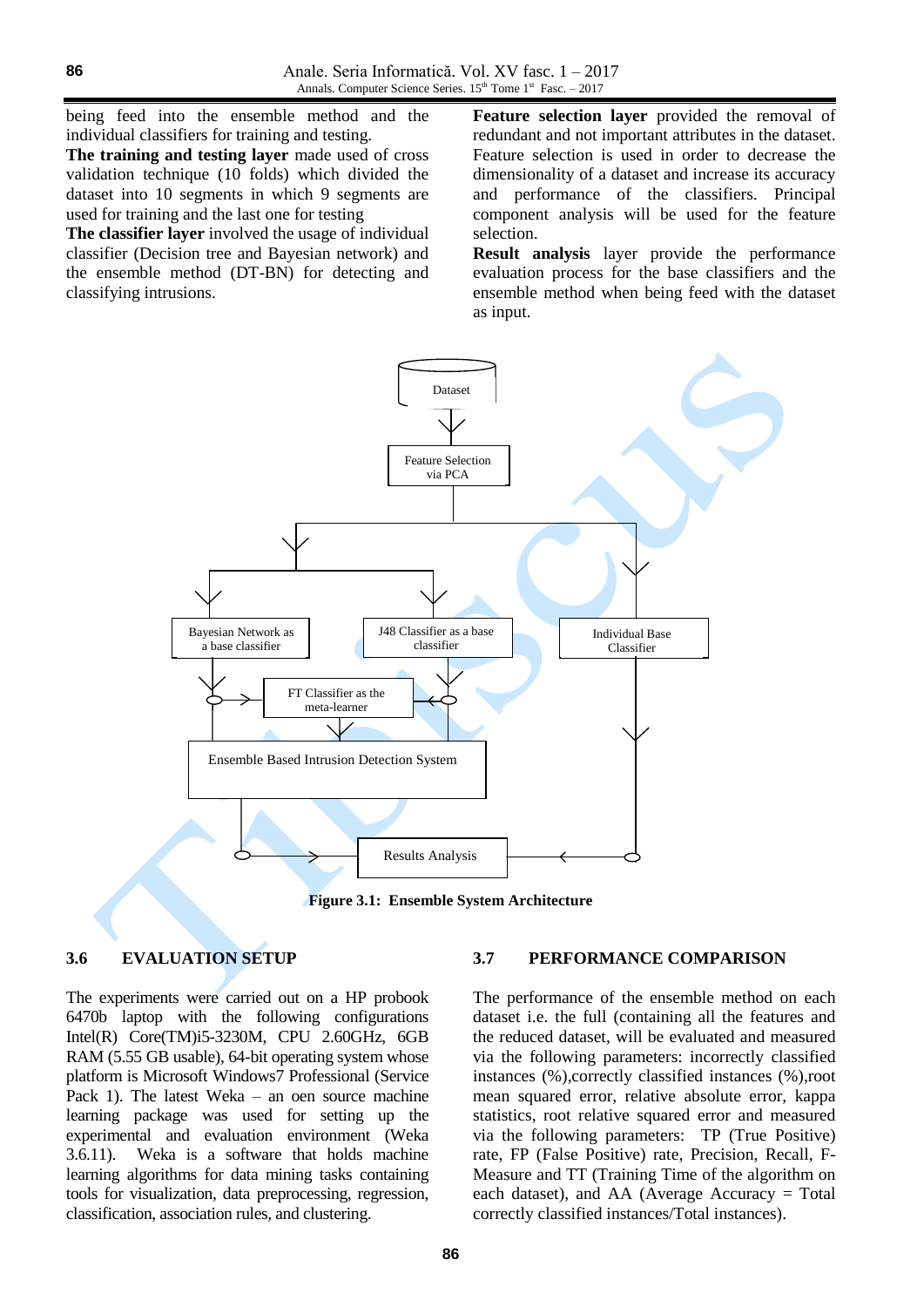### **4.0 ANALYSIS OF RESULTS**

The feature extracted from the original KDD '99 cup dataset based on principal component analysis technique were fed as input to the base classifiers, that is, Bayesian Network and Decision tree (J48) algorithms, and the training and testing of the stacking ensemble method was done using 10-fold cross validation technique. The results of the base classifiers which is the level-0 model were supplied as input to the meta-learner (FT algorithm) that is, the level-1 model so that the meta-model can combine the inputs and make the final prediction.

The Tables I, II, III, IV, V, VI, VII, and VIII displays the performance of the ensemble method (DT-BN) and the individual classifiers (Decision tree and Bayesian Network) based on the two distinct dataset mentioned earlier, and the table V is derived from all the previous tables.

From these results, it can be concluded that the ensemble method performance was greater than the performance of a base classifier or was at least as the performance of a base classifier.

| <b>PARAMETERS</b>              | <b>DOS</b> | <b>NORMAL</b> | <b>PROBING</b> | R2L     | U2R     |
|--------------------------------|------------|---------------|----------------|---------|---------|
| <b>CORRECTLY CLASSIFIED</b>    | 99.641     | 100           | 97.1756        | 97.0693 | 69.2308 |
| <b>INSTANCES</b> (%)           |            |               |                |         |         |
| <b>INCORRECTLY CLASSIFIED</b>  | 0.359      | $\theta$      | 2.8244         | 2.9307  | 30.7692 |
| <b>INSTANCES</b> (%)           |            |               |                |         |         |
| <b>KAPPA STATISTICS</b>        | 0.9913     |               | 0.9593         | 0.8428  | 0.4519  |
| <b>MEAN ABSOLUTE ERROR</b>     | 0.0003     | $\Omega$      | 0.0032         | 0.0027  | 0.0395  |
| ROOT MEAN SQUARED ERROR        | 0.0135     |               | 0.0436         | 0.0442  | 0.1387  |
| <b>RELATIVE ABSOLUTE ERROR</b> | 0.9369     | 50.0068       | 5.3331         | 16.0851 | 63.3818 |
| ROOT RELATIVE SQUARED          | 10.0702    | 50.0068       | 25.1595        | 50.4075 | 83.278  |
| <b>ERROR</b>                   |            |               |                |         |         |

#### **Table I: Performance evaluation of Bayesian network on the datasets**

#### **Table II: Performance measurement of Bayesian network on the datasets**

| <b>PARAMETERS</b> | <b>DOS</b> | <b>NORMAL</b> | <b>PROBING</b> | R2L   | U2R   |
|-------------------|------------|---------------|----------------|-------|-------|
| <b>TP RATE</b>    | 0.996      |               | 0.972          | 0.971 | 0.692 |
| FP RATE           |            |               | 0.007          | 0.034 | 0.24  |
| <b>PRECISION</b>  |            |               | 0.984          | 0.982 | 0.644 |
| <b>RECALL</b>     | 0.996      |               | 0.972          | 0.971 | 0.692 |
| <b>F-MEASURE</b>  | 0.998      |               | 0.979          | 0.975 | 0.666 |
| <b>ROC AREA</b>   |            |               | 0.999          | 0.995 | 0.834 |

#### **Table III: Performance evaluation of Decision tree (J48) on the datasets**

| <b>PARAMETERS</b>              | <b>DOS</b> | <b>NORMAL</b> | <b>PROBING</b> | R2L     | U2R     |
|--------------------------------|------------|---------------|----------------|---------|---------|
| <b>CORRECTLY CLASSIFIED</b>    | 99.9977    | 100           | 98.8069        | 97.6909 | 73.0769 |
| <b>INSTANCES</b> (%)           |            |               |                |         |         |
| <b>INCORRECTLY CLASSIFIED</b>  | 0.0023     | $\theta$      | 1.1931         | 2.3091  | 26.9231 |
| <b>INSTANCES</b> (%)           |            |               |                |         |         |
| <b>KAPPA STATISTICS</b>        | 0.9999     |               | 0.9827         | 0.8682  | 0.5695  |
| <b>MEAN ABSOLUTE ERROR</b>     | $\theta$   |               | 0.0012         | 0.0023  | 0.0274  |
| ROOT MEAN SQUARED ERROR        | 0.0014     | $\theta$      | 0.0313         | 0.0414  | 0.1519  |
| <b>RELATIVE ABSOLUTE ERROR</b> | 0.0058     | 0             | 2.0313         | 13.4825 | 44.0217 |
| ROOT RELATIVE SQUARED          | 1.0619     |               | 18.0609        | 47.1529 | 91.2052 |
| <b>ERROR</b>                   |            |               |                |         |         |

#### **Table IV: Performance measurement of Decision tree (J48) on the datasets**

| <b>PARAMETERS</b> | <b>DOS</b> | <b>NORMAL</b> | <b>PROBING</b> | R <sub>2L</sub> | U2R   |
|-------------------|------------|---------------|----------------|-----------------|-------|
| <b>TP RATE</b>    |            |               | 0.988          | 0.977           | 0.731 |
| FP RATE           |            |               | 0.004          | 0.069           | 0.115 |
| <b>PRECISION</b>  |            |               | 0.988          | 0.98            | 0.776 |
| <b>RECALL</b>     |            |               | 0.988          | 0.977           | 0.731 |
| <b>F-MEASURE</b>  |            |               | 0.988          | 0.978           | 0.747 |
| ROC AREA          |            |               | 0.993          | 0.932           | 0.774 |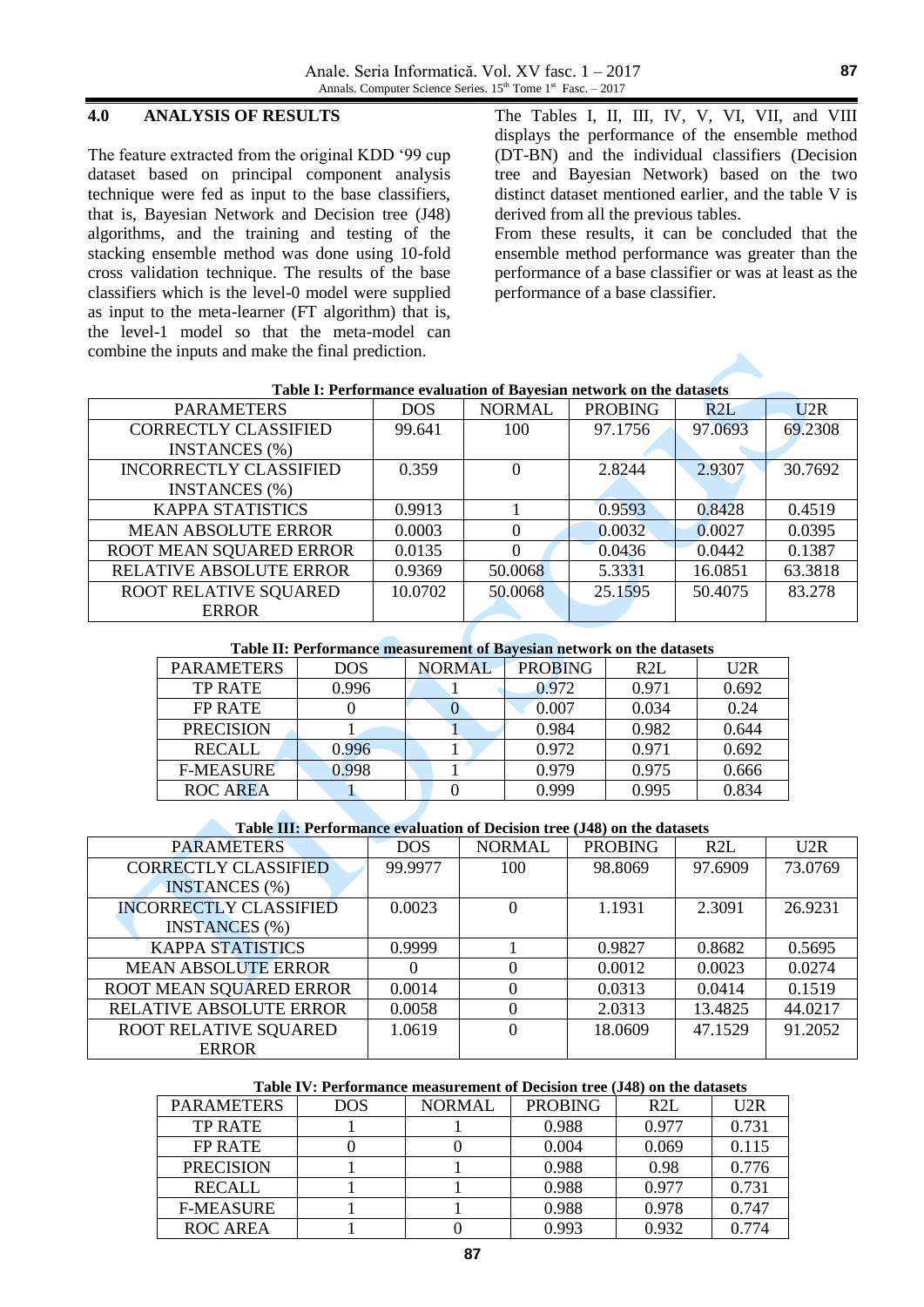| <b>Table V: Ferformance measurement of Ensemble methods (DT-DIV) on the datasets</b> |            |               |                |         |         |  |  |
|--------------------------------------------------------------------------------------|------------|---------------|----------------|---------|---------|--|--|
| <b>PARAMETERS</b>                                                                    | <b>DOS</b> | <b>NORMAL</b> | <b>PROBING</b> | R2L     | U2R     |  |  |
| <b>CORRECTLY CLASSIFIED</b>                                                          | 99.9974    | 100           | 98.8069        | 97.6021 | 73.0769 |  |  |
| <b>INSTANCES</b> (%)                                                                 |            |               |                |         |         |  |  |
| <b>INCORRECTLY CLASSIFIED</b>                                                        | 0.0026     |               | 1.1931         | 2.3979  | 26.9231 |  |  |
| <b>INSTANCES</b> (%)                                                                 |            |               |                |         |         |  |  |
| <b>KAPPA STATISTICS</b>                                                              | 0.9999     |               | 0.9827         | 0.8611  | 0.5156  |  |  |
| <b>MEAN ABSOLUTE ERROR</b>                                                           | $\Omega$   |               | 0.0014         | 0.0024  | 0.0287  |  |  |
| ROOT MEAN SQUARED ERROR                                                              | 0.0014     |               | 0.0307         | 0.041   | 0.1352  |  |  |
| <b>RELATIVE ABSOLUTE ERROR</b>                                                       | 0.0074     | 0             | 2.3893         | 14.1827 | 46.1206 |  |  |
| ROOT RELATIVE SQUARED                                                                | 1.0656     |               | 17.7293        | 46.6988 | 81.1894 |  |  |
| <b>ERROR</b>                                                                         |            |               |                |         |         |  |  |

# **Table V: Performance measurement of Ensemble methods (DT-BN) on the datasets**

#### **Table VI: Performance measurement of Decision tree (J48) on the datasets**

| <b>PARAMETERS</b> | <b>DOS</b> | <b>NORMAL</b> | <b>PROBING</b> | R2L   | U2R   |
|-------------------|------------|---------------|----------------|-------|-------|
| <b>TP RATE</b>    |            |               | 0.998          | 0.976 | 0.731 |
| FP RATE           |            |               | 0.004          | 0.094 | 0.232 |
| <b>PRECISION</b>  |            |               | 0.988          | 0.974 | 0.697 |
| <b>RECALL</b>     |            |               | 0.988          | 0.976 | 0.731 |
| <b>F-MEASURE</b>  |            |               | 0.988          | 0.975 | 0.706 |
| ROC AREA          |            |               | 0.995          | 0.971 | 0.851 |

**Table VII: Accuracy of the Ensemble method (DT-BN) and the Individual classifier on the datasets**

| <b>CLASSIFIER</b>       | <b>ATTACK TYPES</b> |               |                |                 |         |
|-------------------------|---------------------|---------------|----------------|-----------------|---------|
|                         | <b>DOS</b>          | <b>NORMAI</b> | <b>PROBING</b> | R <sub>2L</sub> | U2R     |
| <b>BAYESIAN NETWORK</b> | 99.641              | 100           | 97.1756        | 97.0693         | 69.2308 |
| J48                     | 99.9974             | 100           | 98.8069        | 97.6021         | 73.0769 |
| <b>ENSEMBLE</b>         | 99.9977             | 100           | 98.8069        | 97.6909         | 73.0769 |

#### **Table VIII: False positive rate of the Ensemble method (DT-BN) and the individual classifiers**

| <b>CLASSIFIER</b> | <b>ATTACK TYPES</b> |               |                |       |       |  |
|-------------------|---------------------|---------------|----------------|-------|-------|--|
|                   | DOS                 | <b>NORMAL</b> | <b>PROBING</b> | R2L   | U2R   |  |
| <b>BN</b>         |                     |               | 0.007          | 0.034 | 0.24  |  |
| J48               |                     |               | 0.004          | 0.69  | 0.115 |  |
| <b>ENSEMBLE</b>   | U                   |               | 0.004          | 0.094 | 0.232 |  |
|                   |                     |               |                |       |       |  |



**Figure 4.1: Graphical representation of accuracies of various models**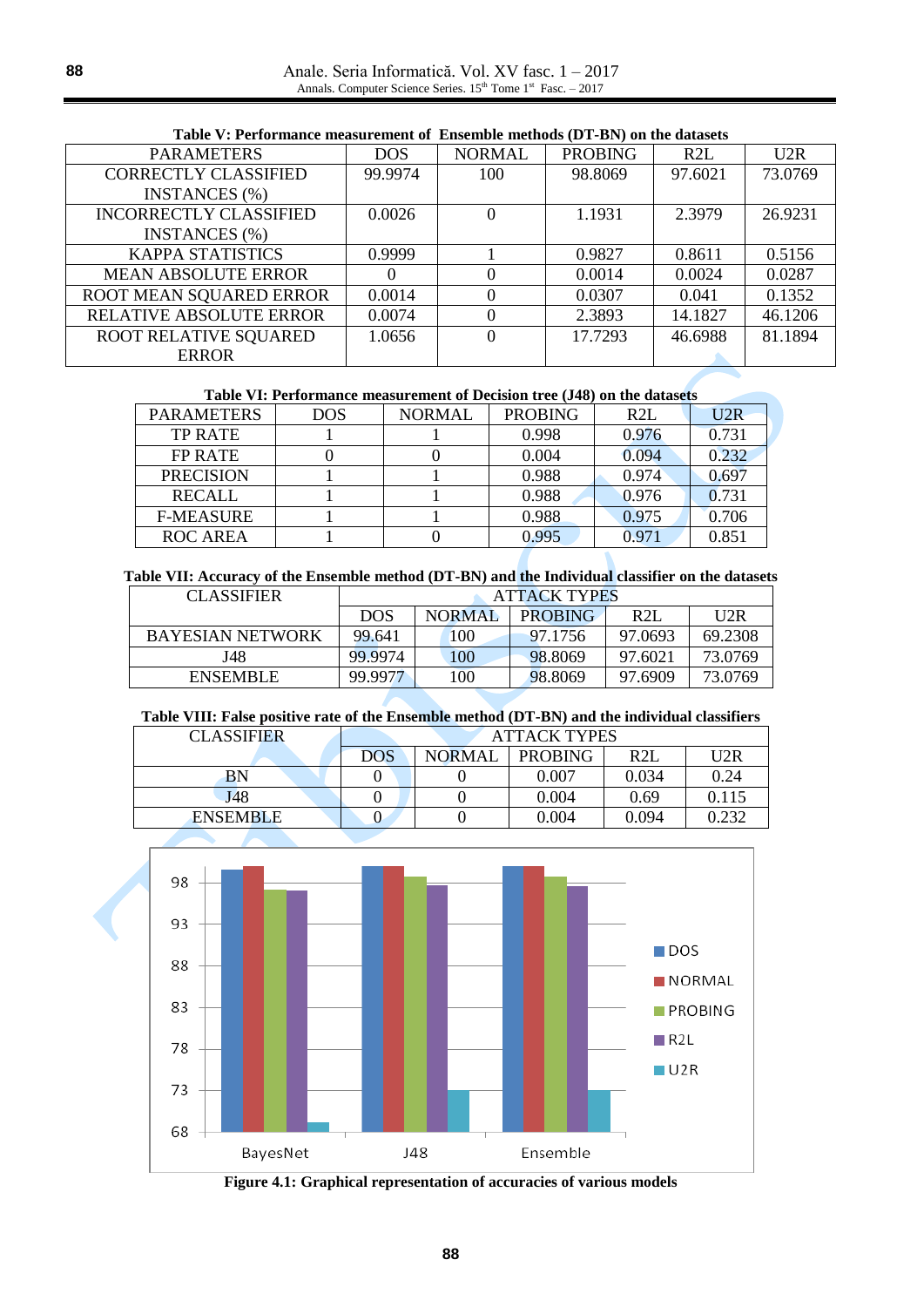The above chart graphically depicts the accuracy of the correctly classified instance of attack performed by each algorithm.

#### **5.0 CONCLUSIONS AND FUTURE WORKS**

Deducing fact from the analysis, the empirical result showed that the ensemble method accompanied with principal component analysis technique for feature selection performed better that each individual base classifiers in the classification of various attack. The overall performance of the ensemble algorithm based on stacking has the best result in most cases or at least as the performance of each base classifier on some dataset, though the input fed into the individual base classifiers and even the ensemble method was preprocessed.

From this research, the ensemble method approach to intrusion detection is a better way of developing an intrusion detection system as it combines different machine learning algorithms together, each one complimenting the other(s). Based on the ensemble method used which allows combination of algorithm, the researcher recommends for future work combination of more than two classification algorithm. More so, The researcher also recommend that this research can be furthered by using other feature selection techniques and also various feature selection techniques can be combined for the purpose of reducing the dimensionality of the dataset (which will be relative to the dataset used) before carrying out the classification process. Also, the authors recommend that this research work can be implemented by developing software using the algorithms for the purpose of detecting intrusion.

#### **REFERENCES**

- [AB13] **B. Alexandre, G. Björn** *Ensemble of Decision Trees for Network Intrusion Detection Systems*. IJAS, Vol 6 No 1&2. 2013.
- [AIA13] **A. Ajayi, S. A. Idowu, A. Anyaehie** *Comparative study of selected data mining algorithms used for intrusion detection*. International Journal of Soft computing Engineering (IJSCE), 2013.
- [BJ15] **A. O. Balogun, R. G. Jimoh -** *Anomaly Intrusion Detection Using An Hybrid Of Decision Tree And K-Nearest Neighbor.* Journal of Advances in Scientific Research & Applications (JASRA). 2(1): 67-74. 2015.
- [BL97] **M. J. A. Berry, G. Lino** *Data Mining Techniques.* John Wiley and Sons, Inc. 1997.
- [B+15] **A. O. Balogun, A. M. Balogun, V. E. Adeyemo, P. O. Sadiku** *- A Network Intrusion Detection System: Enhanced Classification via Clustering Model*. Computing, Information System Development Informatics & Allied Research Journals. 6(4):53-58. 2015.
- [EG08] **J. M. Eitel, K. T. Giri**  *A Comparative Study Of Data Mining Algorithms For Network Intrusion Detection In The Presence Of Poor Quality Data*. ICIQ-03, 2008.
- [EFH04] **F. Esponda, S. Forrest, P. Helman -** *A formal framework for positive and negative detection*. IEEE Transactions on Systems, Man, and Cybernetics— Part B: Cybernetics 2004; 34(1).
- [F+96] **U. M. Fayyad, G. Piatetsky-Shapiro, P. Smyth, R. Uthurusamy** - *Advances in Knowledge Discovery and Data Mining.* AAAI Press/MIT Press.1996.
- [Gov14] **M. Govindarajan** *- Hybrid Intrusion Detection Using Ensemble of Classification Methods*. International Journal of Computer Network and Information Security, 2014, 2, 45-53.
- [GC12] **M. Govindarajan, R. M. Chandrasekaran** - *Intrusion Detection using an Ensemble of Classification Methods*. WCECS 2012 Vol. I,.2012.
- [GJ10] **S. Giovanna, F. E. John** *Ensemble Methods in Data Mining: Improving Accuracy Through Combining Predictions*. Chicago: Morgan and Claypool Publishers.2010.
- [GZZ08] **Y. Gu, B. Zhou, J. Zhao** *PCA-ICA Ensembled Intrusion Detection System by Pareto-Optimal Optimization*. Information Technology Journal, 7: 510-515, 2008.
- [Hui13] **Z. Hui** *Intrusion Detection Ensemble Algorithm based on Bagging and Neighborhood Rough Set.* IJSIA, Vol. 7. No.5 (2013), pp.193 – 204, 2013.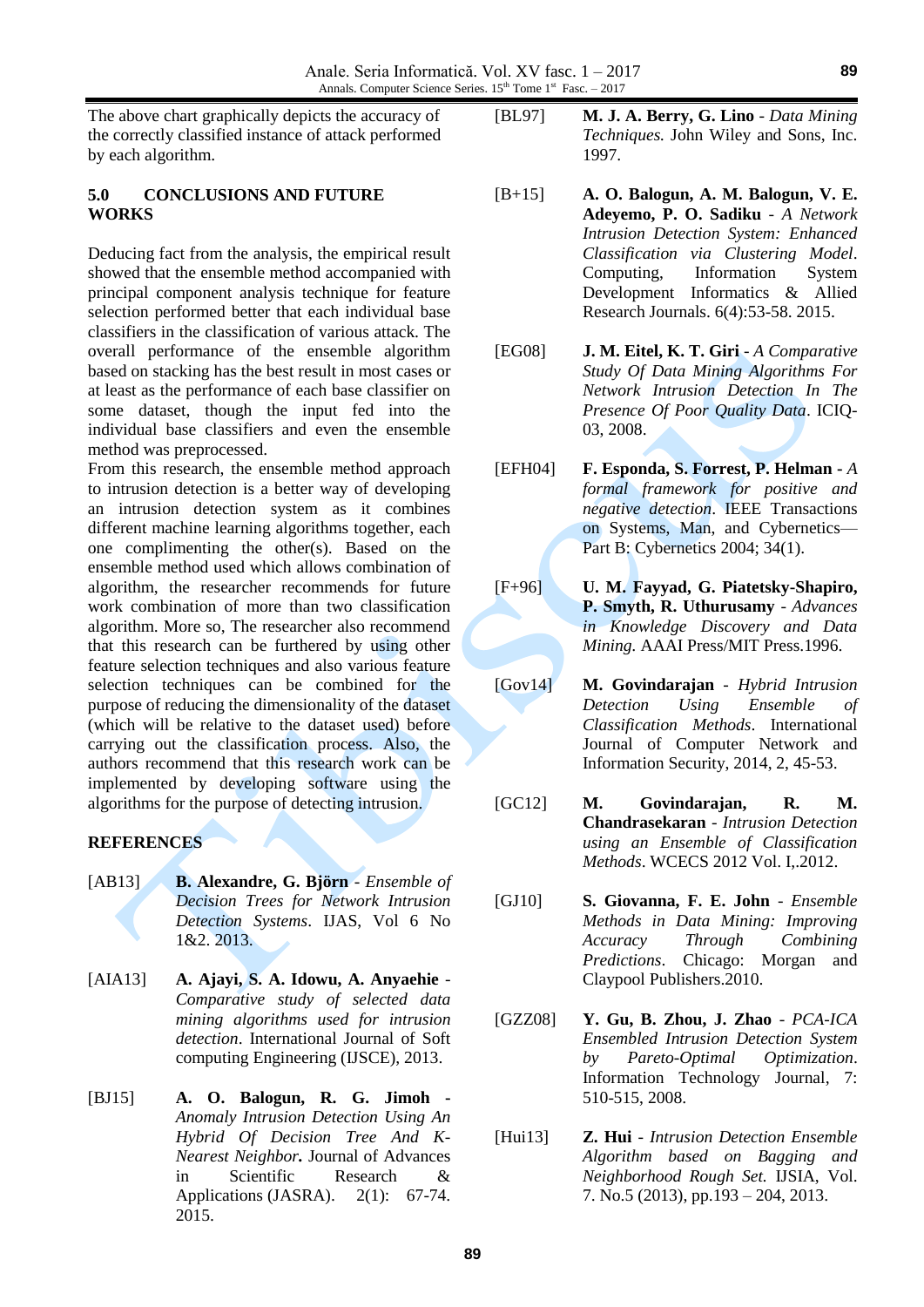- [HF99] **S. A. Hofmeyr, S. Forrest**  *Immunity by design: an artificial immune system*. In: Proceedings GECCO Conference, 1999.
- [HK00**] J. Han, M. Kamber** *Data Mining: Concepts and Techniques,* Morgan Kaufmann Publisher, 2000.
- [HMY13] **V. M. Hashemi, Z. Muda, W. Yassin** *- Improving Intrusion Detection Using Genetic Algorithm.* Information Technology Journal, 12: 2167-2173, 2013.
- [H+90] **R. Heady, G. Luger, A. Maccabe, M. Servilla** - *The architecture of a network level intrusion detection system*. Technical Report, Department of Computer Science, University of New Mexico.
- [IEM11] **H. W. Ian, F. Eibe, A. H. Mark** *Data Mining: Practical Machine Learning Tools and Techniques (3rd edition)*. Morgan Kaufmann Publishers Inc., San Francisco, CA, USA, 2011.
- [JMS13] **V. Jaiganesh, S. Mangayarkarasi, P. Sumath**i - *Intrusion Detection Systems: A Survey and Analysis of Classification Techniques*. IJARCCE, Vol. 2, Issue 4, 2013.
- [KJ12] **G. Krzystof, N. Jankowski** *Feature selection with Decision Tree Criterion*. 2012.
- [KRR11] **E. Kesavalu, V. N. Reddy, P. G. Rajulu** - *A Study of Intrusion Detection in Data Mining*. Proceedings of the World Congress on Engineering 2011 Vol IIIWCE 2011, July 6-8, 2011, London, UK.
- [Lio09] **R. Lior**  *Taxonomy for characterizing ensemble methods in classification tasks: A review and annotated bibliography*. Computational Statistics & Data Analysis 53: 12. 4046-4072, 2009.
- [Mou97] **A. Mounji**  *Languages and Tools for Rule-Based Distributed Intrusion Detection*. PhD thesis, Faculties Universitaires Notre-Dame dela Paix Namur (Belgium), 1997.
- [MCA08] **Y. Ma, D. Choi, S. Ata** *Application of Data Mining to Network Intrusion Detection: Classifier Selection Model*, APNOMS 2008 LNCS 5297, pp. 399– 408, 2008.
- [MSA05] **S. Mukkamala, A. H. Sung, A. Abraham** - *Intrusion Detection Using Ensemble of Soft computing Paradigms.* Journal of Networks and Computer applications, 28: 167-18, 2005. doi:10.1016/j.jnca.2004.01.003.
- [M+04] **S. Mukkamala,, A. H. Sung, A. Abraham, V. Ramos** - *Intrusion detection systems using regression splines*. In: SerucaI, Filipe, J., Hammoudi, S., Cordeiro, J., editors. Proceedings of the  $6<sup>th</sup>$  international conference on enterprise information systems, ICEIS'04, vol.3, Portugal. 2004b. p.26–33[ISBN:972-8865-007].
- [M+16] **M. A. Mabayoje, A. O. Balogun, A. O. Ameen, V. E. Adeyemo** - *Influence of Feature Selection On Multi-Layer Perceptron Classifier for Intrusion Detection System*. Computing, Information System Development Informatics & Allied Research Journals. Vol 7 No 4. Pp 87-94.2016.
- [NWY02] **S. Noel, D. Wijesekera, C. Youman** *Modern Intrusion Detection, Data Mining, and Degrees of Attack Guilt*, In D. Barbarà and S. Jajodia (eds.), Applications of Data Mining in Computer Security, Kluwer Academic Publishers, Boston, MA, 2002, pp. 2- 25.
- [PP07] **A. Patcha, J. Park** *Computer Networks*, The International Journal of Computer and Telecommunications Networking Volume 51 Issue 12, August, 2007 Pages 3448-3470.
- [PSV13] **H. Patel, B. Sarkhedi, H. Vaghamshi** - *Intrusion Detection in Data Mining with Classification Algorithm*, IJAREEIE, Vol. 2, Issue7, July 2013.
- [Sum97] **R. C. Summers** *Secure computing: threats and safeguards.* NewYork: McGraw-Hill; 1997.